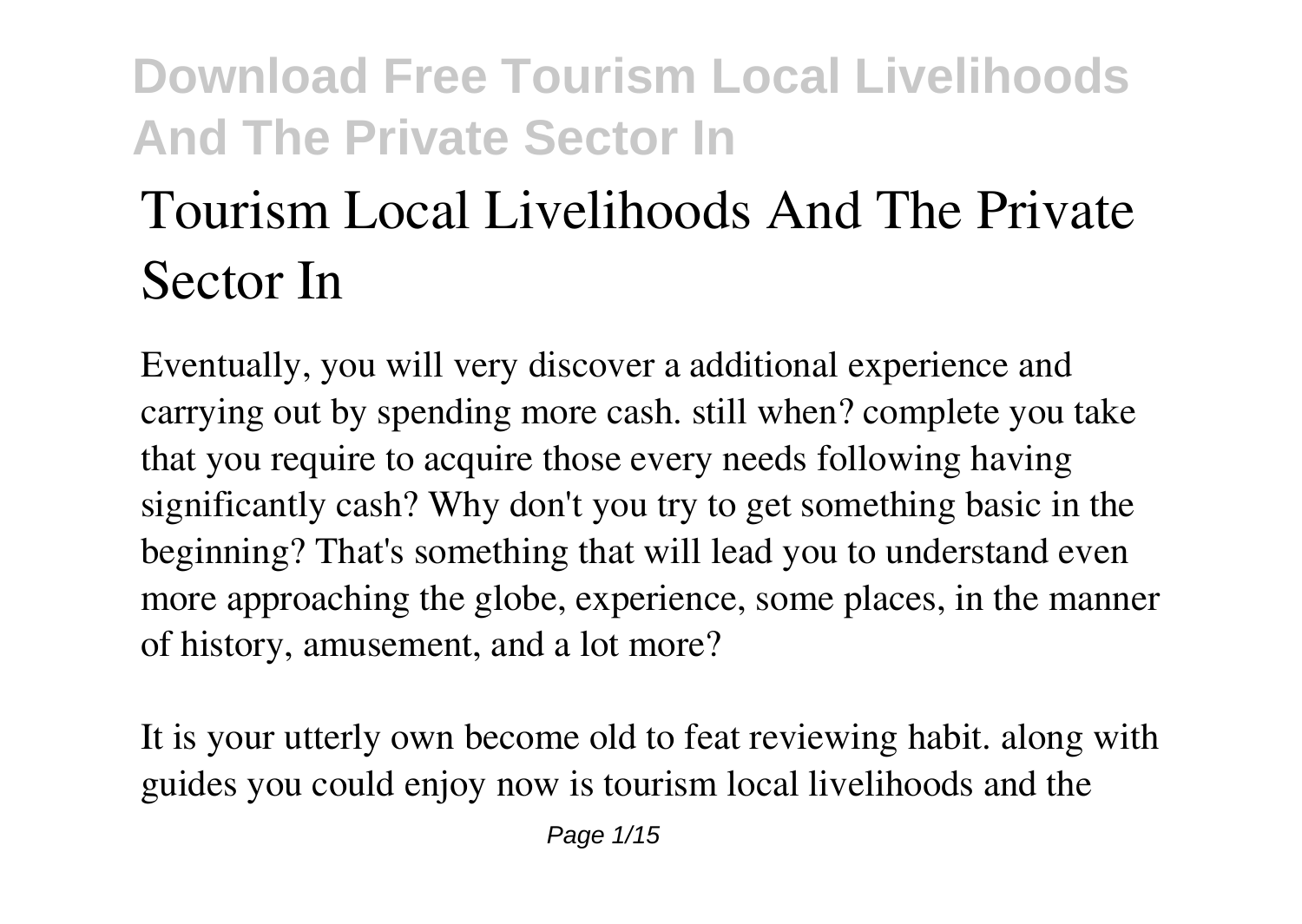**private sector in** below.

Local and Sustainable Livelihoods in Goa - The New Earth Summit 2020

Geodesign for Tourism

What is LITERARY TOURISM? What does LITERARY TOURISM mean? LITERARY TOURISM meaning*Uganda; Sustainable Tourism* **Responsible tourism definition**

Leading Sustainable Tourism Destinations: STTP Case Studies Thailand and the fallout from mass tourism | DW Documentary **Bike Tour of Local Life in BATTAMBANG, Cambodia (w/ SOKSABIKE!) Do Kyoto's Japanese Locals Want Foreigners to Return? Tourism and Environment How 'traveling like a local' can** Page 2/15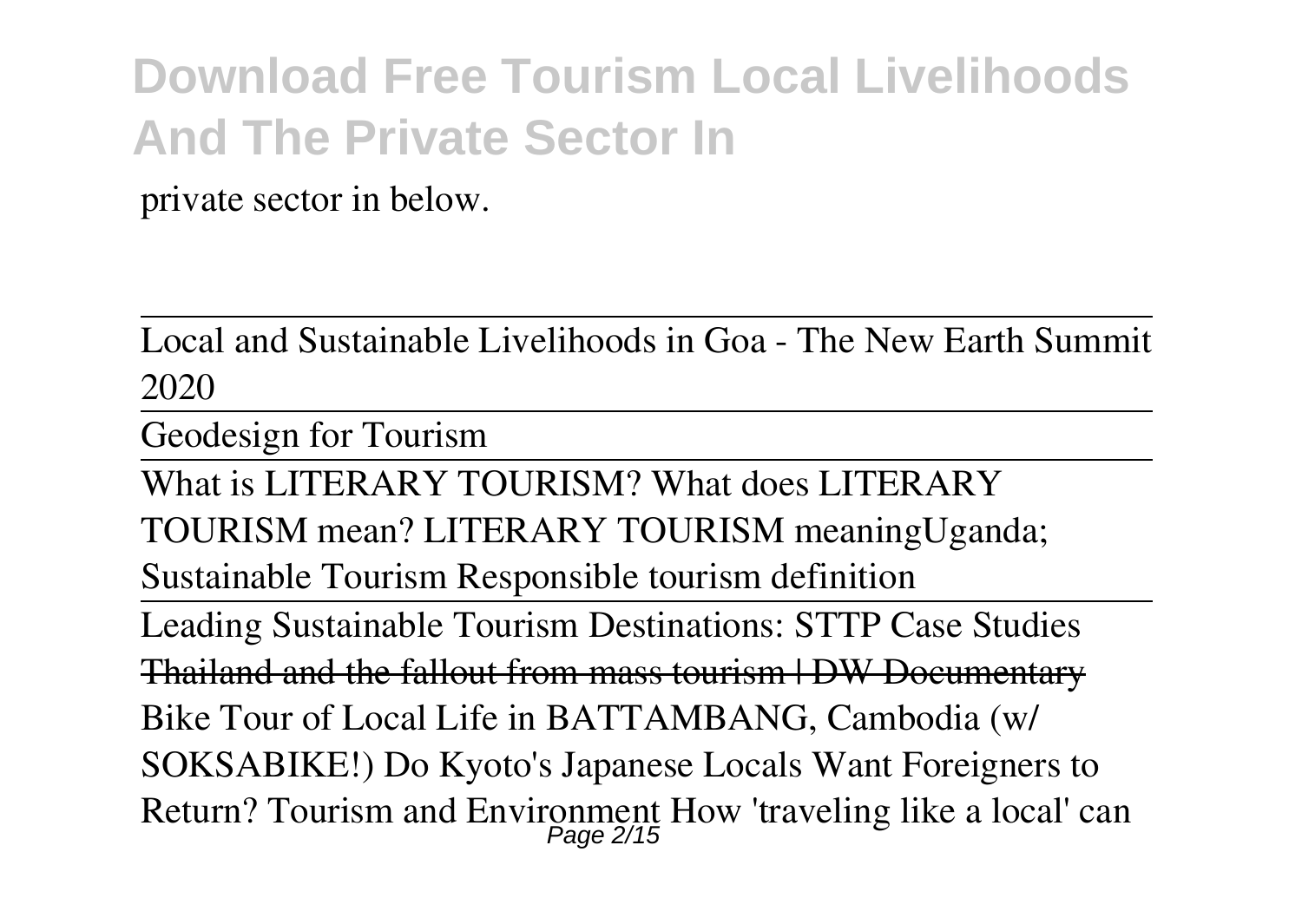**help cities fight overtourism | Janek Rubes | TEDxDrewUniversity** *Costa Rica Dec 19 Update Is Tourism on the Rebound? La Fortuna Travel Visit Vacation*

Explore Gigantes Islands \u0026 Sicogon in One Day

Sustainable Tourism Post-COVID-19Capiz and Gigantes DOT iTRAVEL PINAS Episode 9 **Hospitality Management - Travel and tourism** Using Tourism Revenue to Strengthen Local Communities *CAIPSDCC Webinar 11: \"Sustainable Livelihoods \u0026 Local Economies on Small Islands\"* **Goodbye, 2015! See you, 2016! IUCN India Leaders for Nature's webinar on Integrating NaturenomicsTM in Tourism Industry**

Tourism Local Livelihoods And The

Cited as: Spenceley, A. (2003) Tourism, local livelihoods and the private sector in South Africa: case studies on the growing role of Page 3/15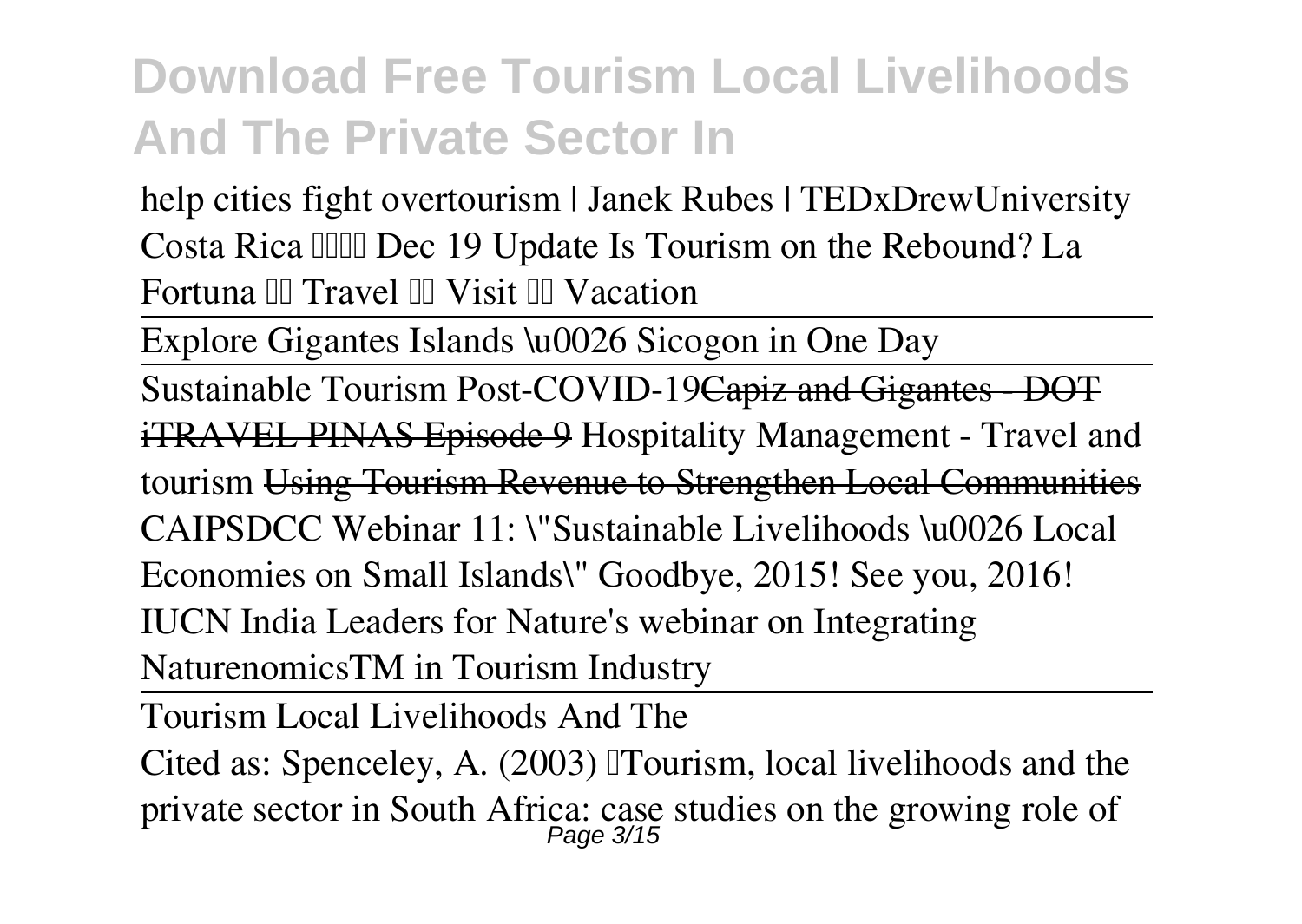the private sector in natural resources management. Sustainable Livelihoods in Southern Africa Research Paper 8, Institute of Development Studies, Brighton. ISBN: 1 85864 446 1

Tourism, Local Livelihoods, and the Private Sector in ... Effect of Tourism on Local Livelihood According to an article made by Simpson (2007), a structured integrated assessment approach to assess the effect of initiatives that purport to deliver net livelihood benefits to communities living adjacent to or within the tourism destination.

The Impact Of Tourism On Local Livelihood | ipl.org Page 4/15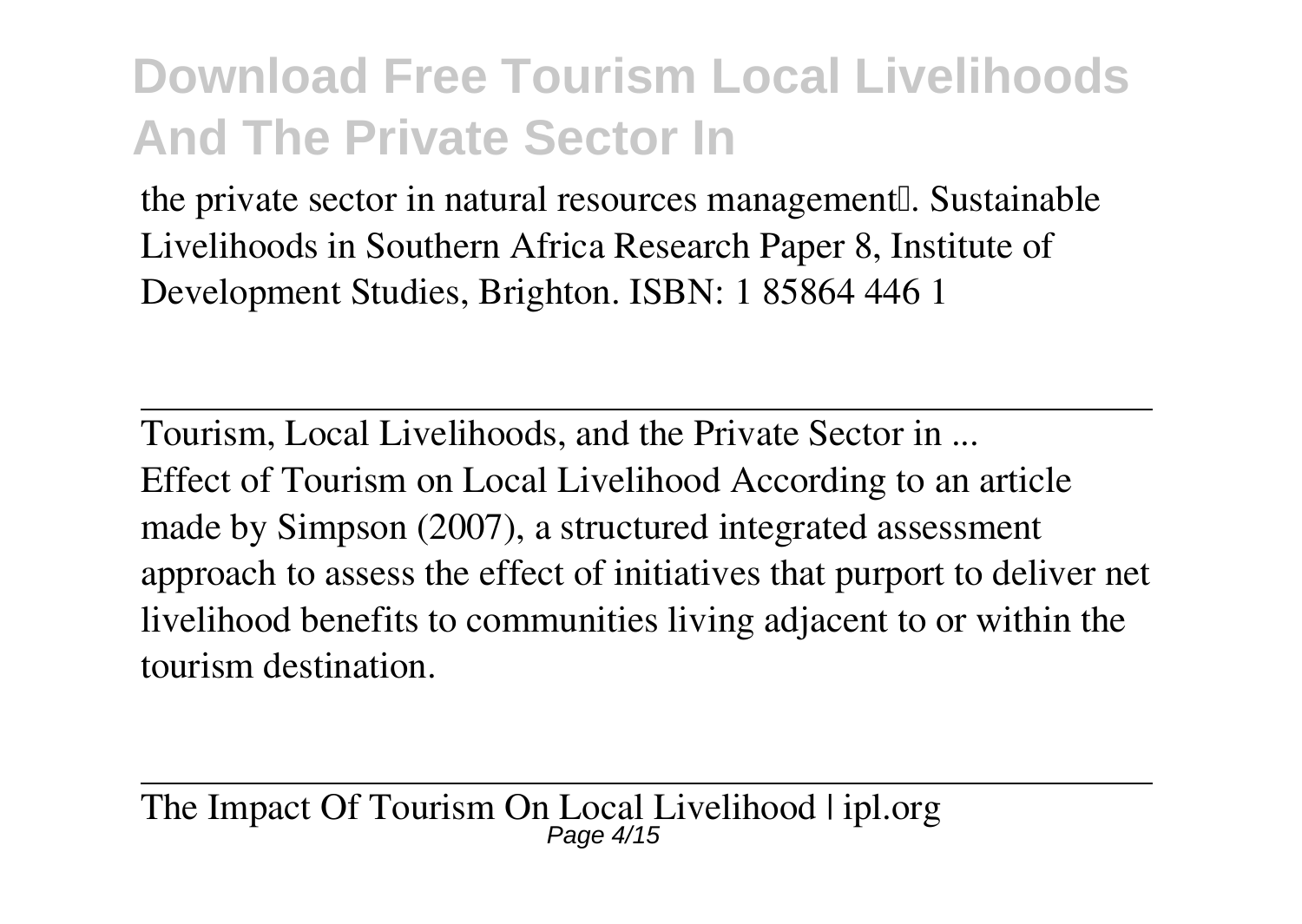@inproceedings{Fujun2008TourismAT, title={Tourism and the Sustainable Livelihoods Approach: Application within the Chinese context}, author={S. Fu-jun}, year={2008} } S. Fu-jun Published 2008 Geography of a thesis submitted in partial fulfilment of the requirement for the Degree of Doctor of ...

Tourism and the Sustainable Livelihoods Approach ... The need to develop tourism sustainably and reduce poverty has insisted community-based tourism enterprises where tourism income captured locally improves rural households' livelihoods and engenders linkages in the local economy (Lapeyre, 2010). Therefore, the government, communities and other stakeholders will benefit from tourism by enhancing tourism institutions and ,<br>Page 5/15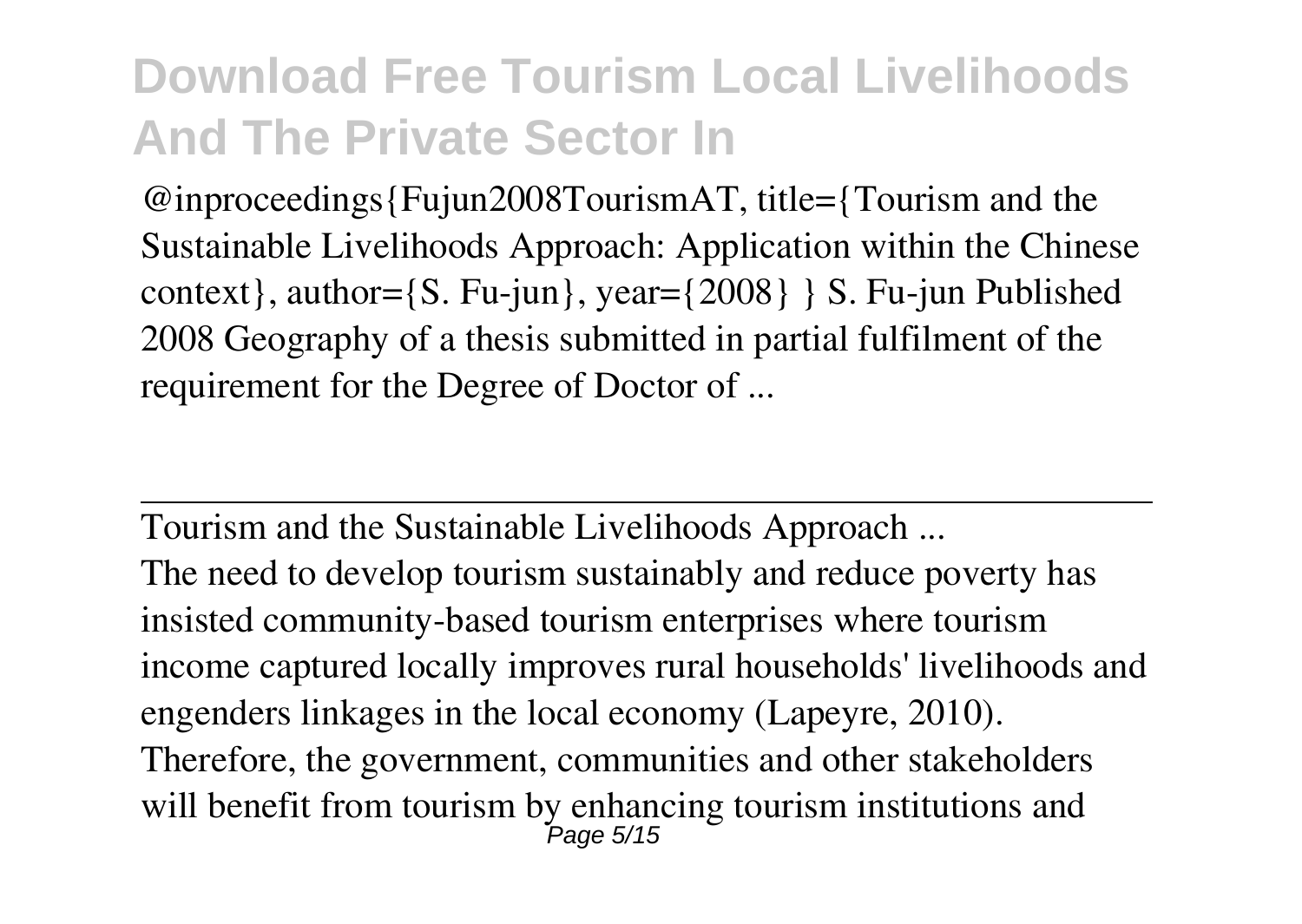local enterprises that support people's livelihood and can bring sustainable livelihood in tourism and sustainable ...

Tourism as a pathway to livelihood diversification ... After five years making efforts to develop the local tourism industry, the resort helped people from the area eradicate poverty and modernize the mountainous village. Baoquan is located far west of Huixian, central China's Henan Province, where its villagers used to live by the cliffs of the Taihang Mountains.

Taihang Mountains tourism improves local livelihoods - CGTN Although currently, the souvenir business offers adequate return for Page 6/15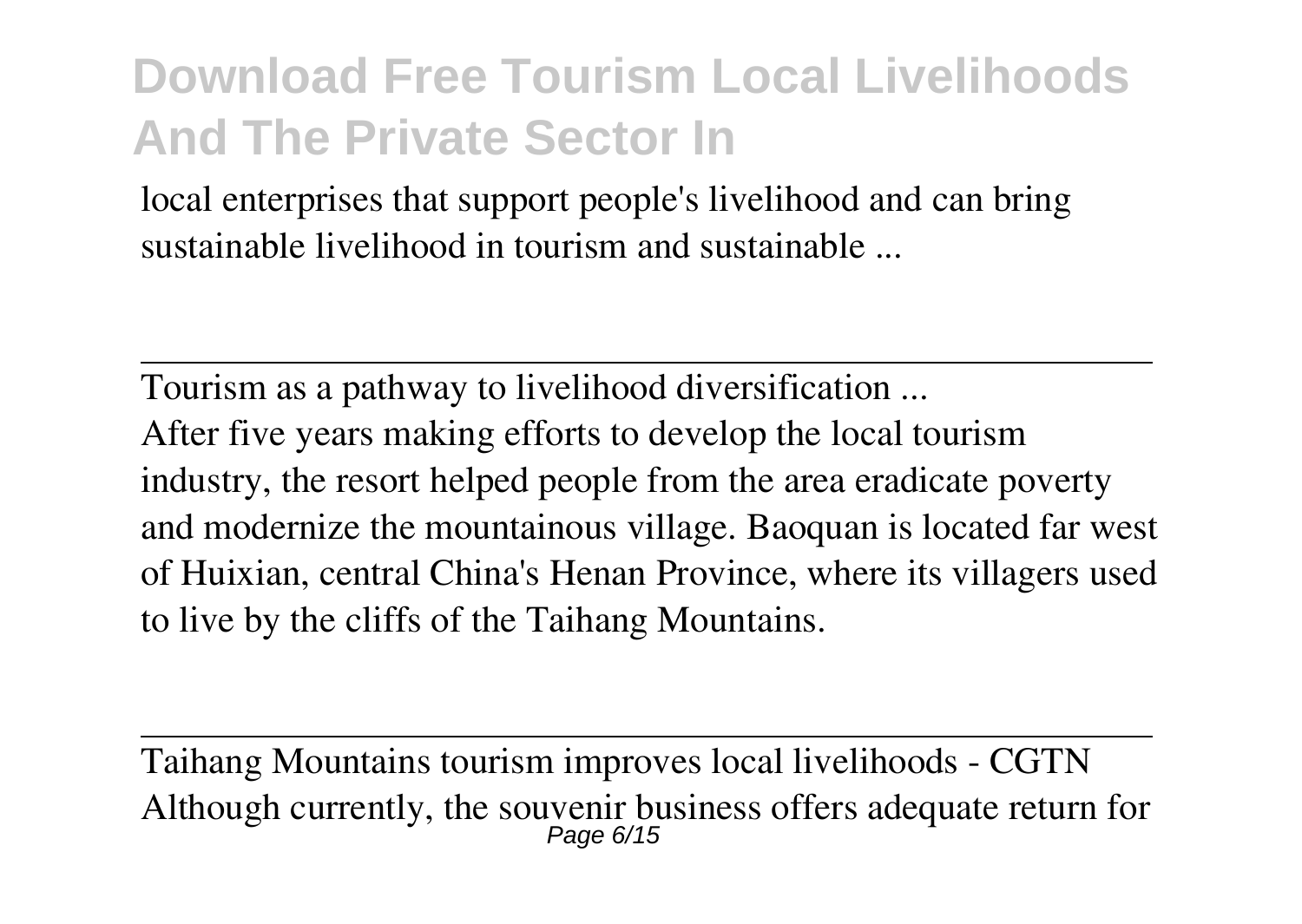local people, potential threats to this new livelihood, like a limited market, fierce competition, a short tourist season, and high dependence on cruise ship visits, are looming large. If tourism declines, local people will be left with no options to sustain their livelihood.

Are tourism livelihoods sustainable? Tourism development ... As these people live in the rural areas and with increasing interests of the central government for poverty alleviation in the rural areas, tourism development is likely to play an important role in improving their local livelihood. Tourism development focuses on minimizing the effects on local environmental, conservation and cultural inheritance and accelerating the income-generation and Page 7/15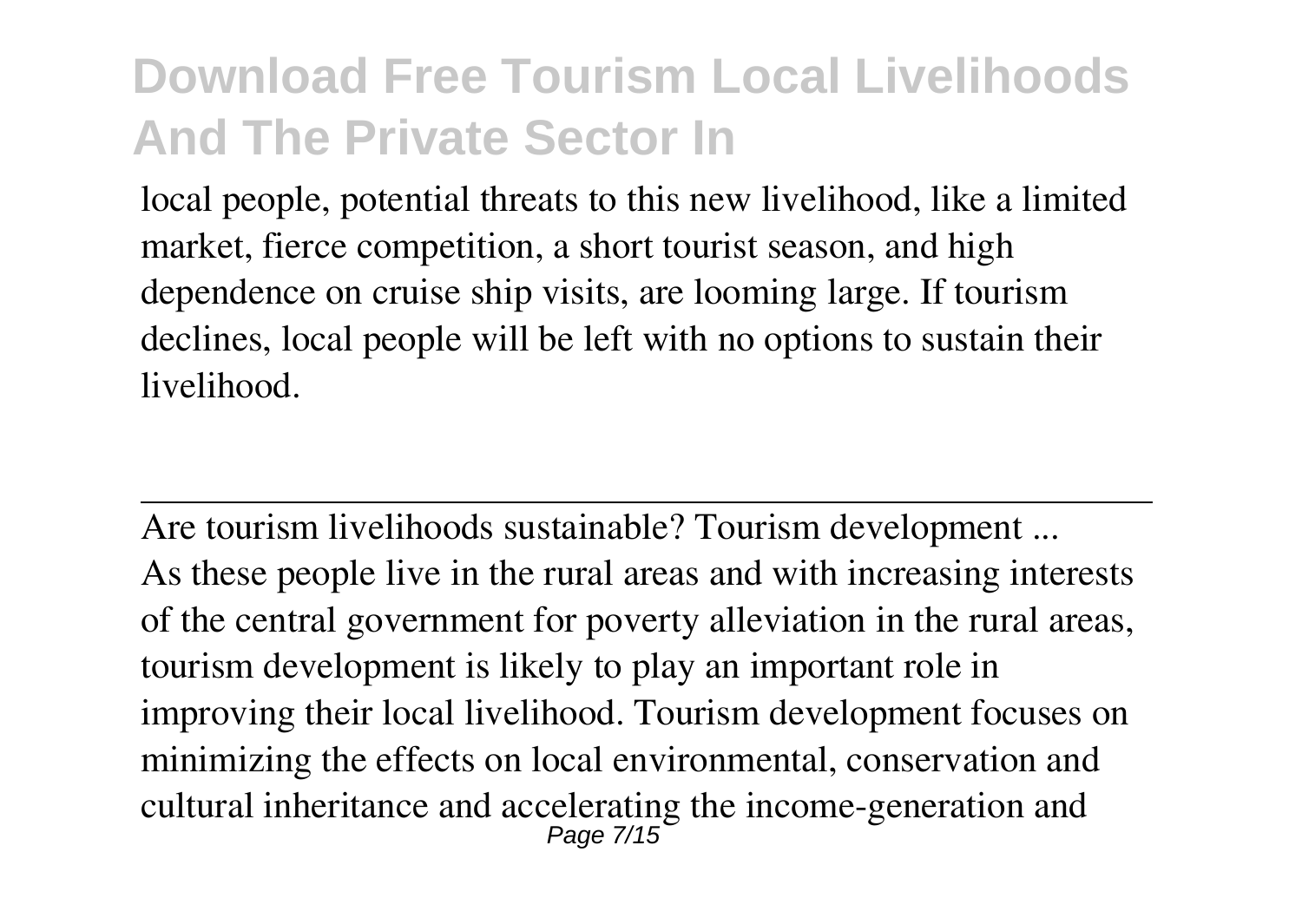community development while promoting environmental education and political awareness (Frey and George ...

Local livelihood under different governances of tourism ... Current livelihood outcomes are generally positive and include enhanced local infrastructure, higher environmental awareness and actions, and higher household income from tourism which, in turn, generate government and public support for further tourism development.

Livelihood sustainability in a rural tourism destination ... Within the community, those with strong financial capital and Page 8/15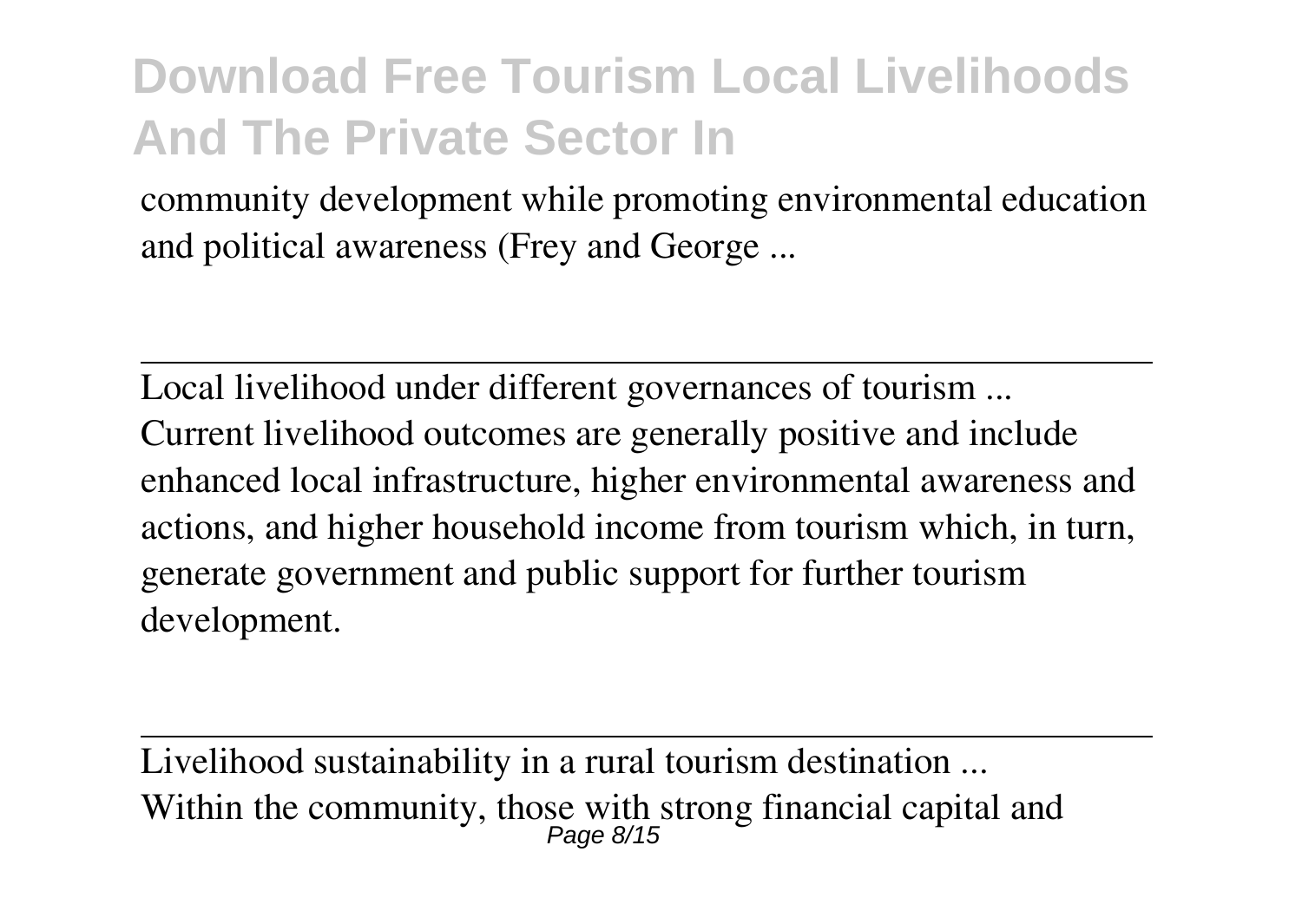relevant skills, such as having a strong connection with outside groups and marketing abilities, have more opportunities. Tourismrelated livelihood activities are concentrated on weekends and holidays. Tourism is primarily engaged in for cash.

Tourism as a sustainable livelihood strategy - ScienceDirect An assessment of tourism<sup>'s</sup> impact on local people depends not only on its direct costs and benefits, such as profits and jobs generated, but on a range of indirect, positive and negative impacts. A simplified  $\Box$  livelihoods framework  $\Box$  (Figure 1) can be used to disentangle various components of livelihoods.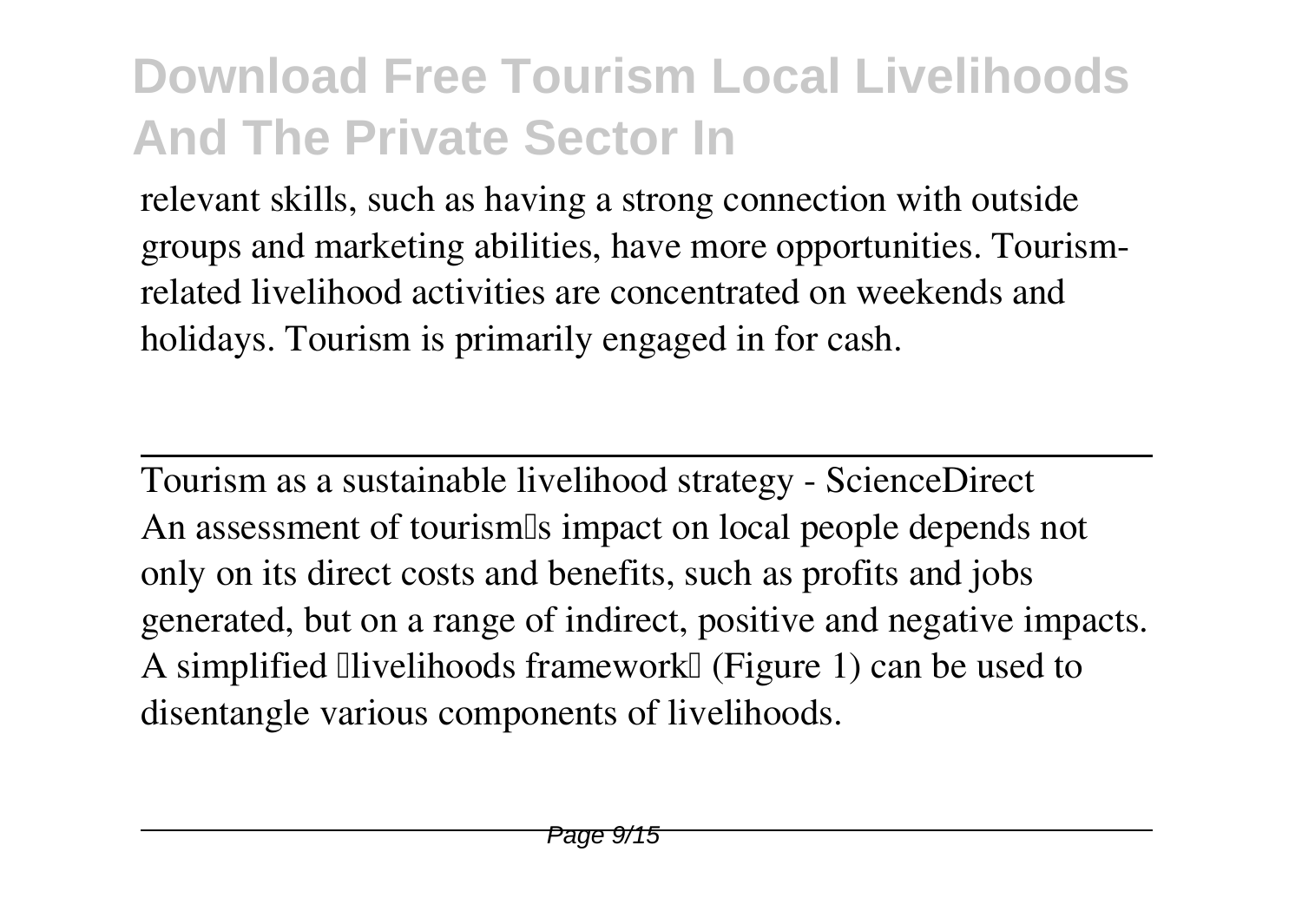The Impacts of Tourism on Rural SUSTAINABLE Livelihoods ... However, tourism development can result in both positive and negative changes in local livelihoods in destinations, which sometimes makes it difficult to reach sustainable outcomes. Tao and Wall (2009) thus suggest that a sustainable livelihood approach should be used in tourism development. Given the importance of sustainability in tourism development, the SLF has been used as a theoretical framework to assess sustainable livelihood outcomes in tourism development.

Can post-disaster tourism development improve destination ... This paper examines the livelihood linkage of community based ecotourism at Thekkady. The evolution and growth of tourism in Page 10/15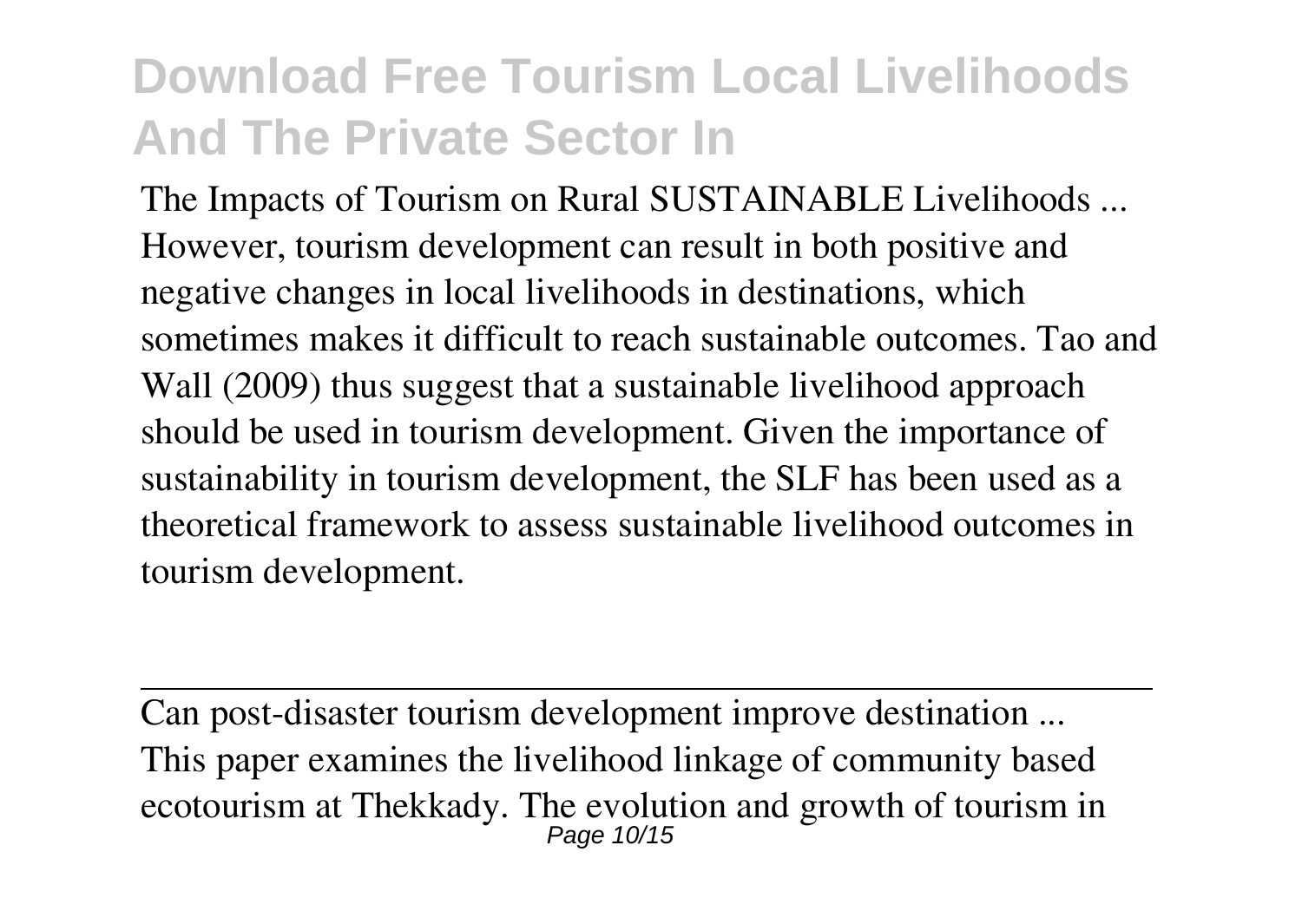the study area is also discussed.

(PDF) Benefit of Tourism to Local Community: Result or ... In recent times, however, management of forests also includes appropriate tourism entrepreneurial uses to supplement or sustain local livelihoods and stimulate economic development. Researchers in the College of Natural Resources seek to understand how tourism based on natural and rural resources, such as agritourism, can help individuals to ...

Supporting Improved Sustainable Livelihood In Rural ... In this paper, we examine local perceptions of TRS, and use the  $P_{\text{age}}$  11/15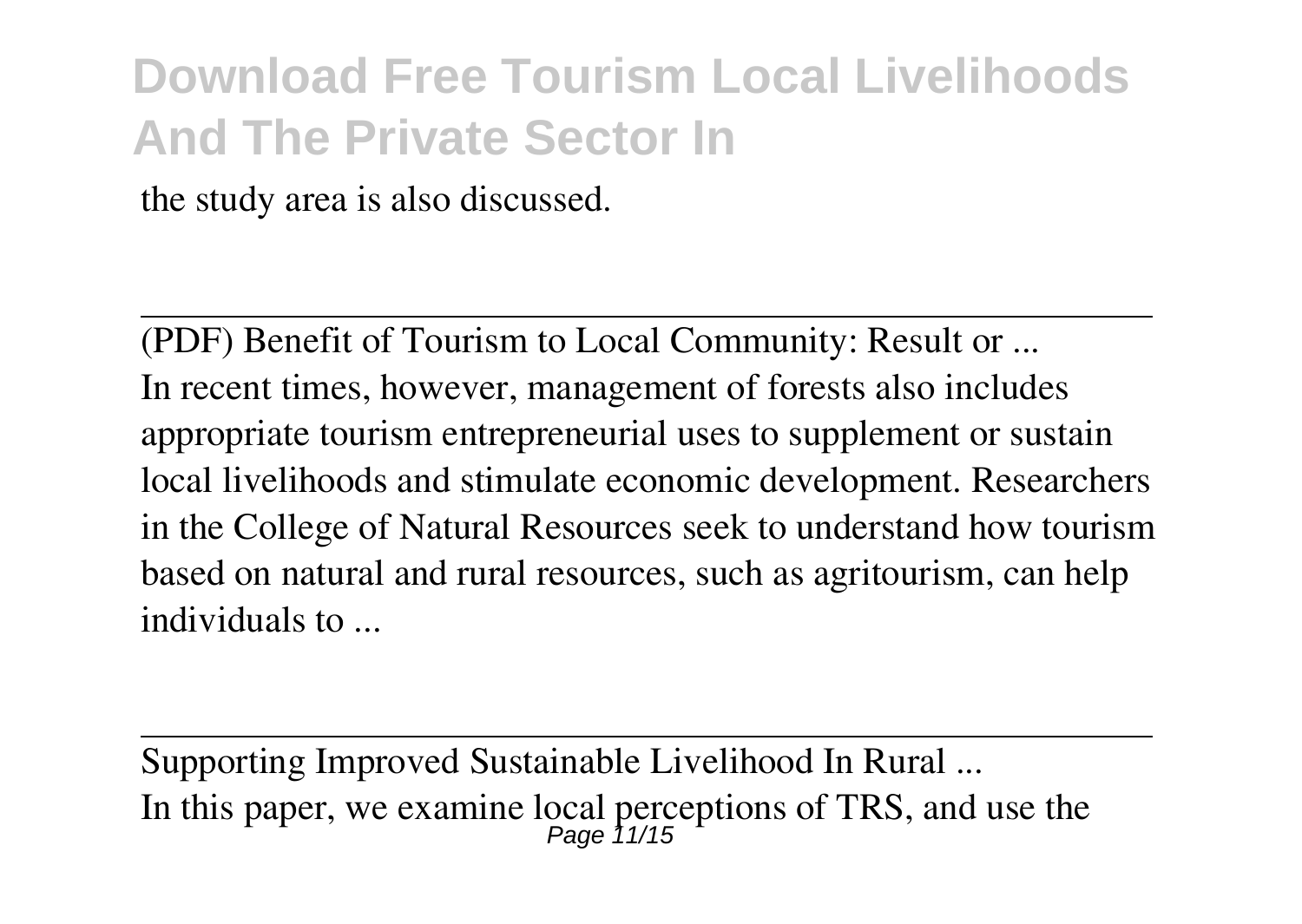Sustainable Livelihoods framework to conceptually understand the livelihood capability, equity and sustainability constraints of TRS ...

How Do Conservation and the Tourism Industry Affect Local ... SMALL IS GOAN: Local Livelihoods and Community Benefits of Tourism Introduction Tourism is the second largest industry in Goa after mining in the post-colonial era. According to the state Department of Tourism, it is the **Ibackbone** of Goan economy as about  $40\%$  of Goalls

Local Livelihoods and Community Benefits of Tourism It is important to note that tourism can also have negative impacts Page 12/15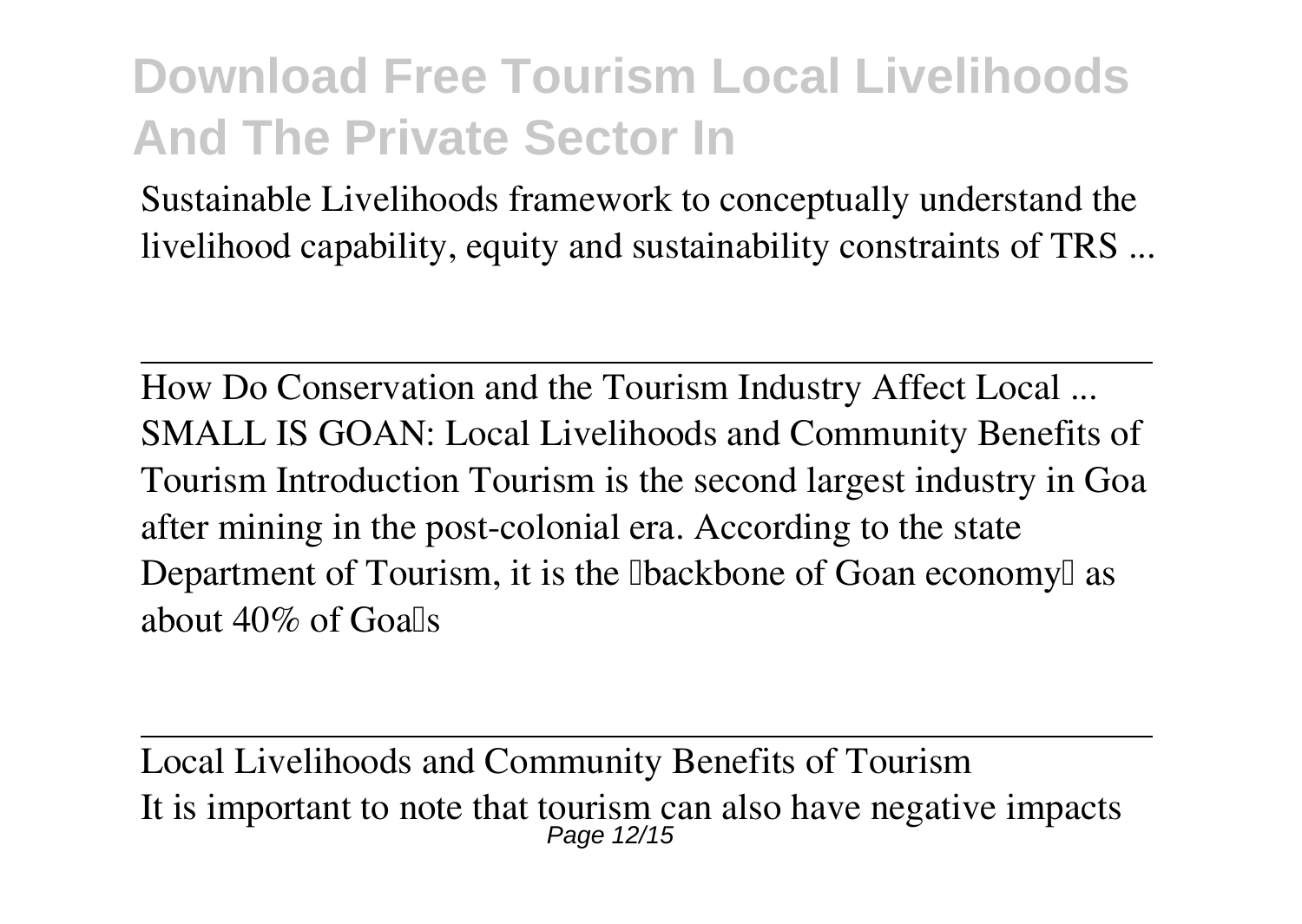on local livelihoods and economies. By pushing up local prices and the country's exchange rate, for example, it can leave those outside the tourism sector worse off. It can also deprive local people of access to the natural resources on which they rely, such as

The Role of the Tourism Sector in Expanding Economic ... A sustainable livelihoods approach is introduced as being more practical, especially in the common situation in which communities and individuals sustain themselves by multiple activities rather...

Tourism as a sustainable livelihood strategy. Tourism ... Questioning how natural resources, tourism and community Page 13/15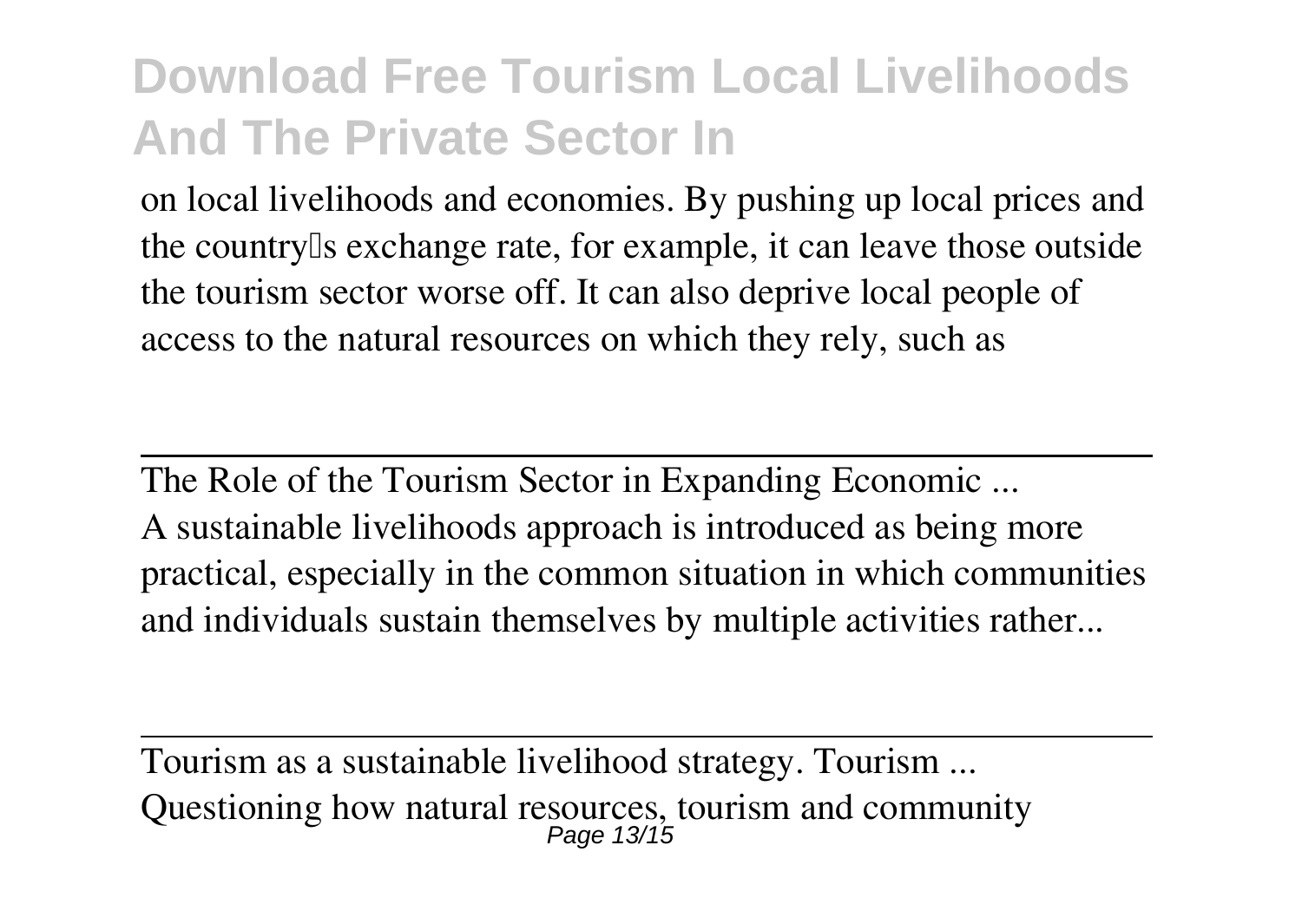livelihoods relations can positively contribute towards development efforts, this book adopts an interdisciplinary approach to understand socio-ecological systems that characterize the dynamics for sustainable development. It explores the history of conservation and natural resource ...

Natural Resources, Tourism and Community Livelihoods in ... Balancing lives and livelihoods the core focus for Tourism Sector<sup>[1]</sup>s phased and safe reopening. By Natalia Rosa. June 28, 2020. safety protocol, Tourism. ©Khwela Academy 2018. The phased reopening of tourism in South Africa requires a delicate balance between Isaving lives and preserving livelihoods I, as highlighted by President Cyril Ramaphosa in his address to the nation earlier in Page 14/15